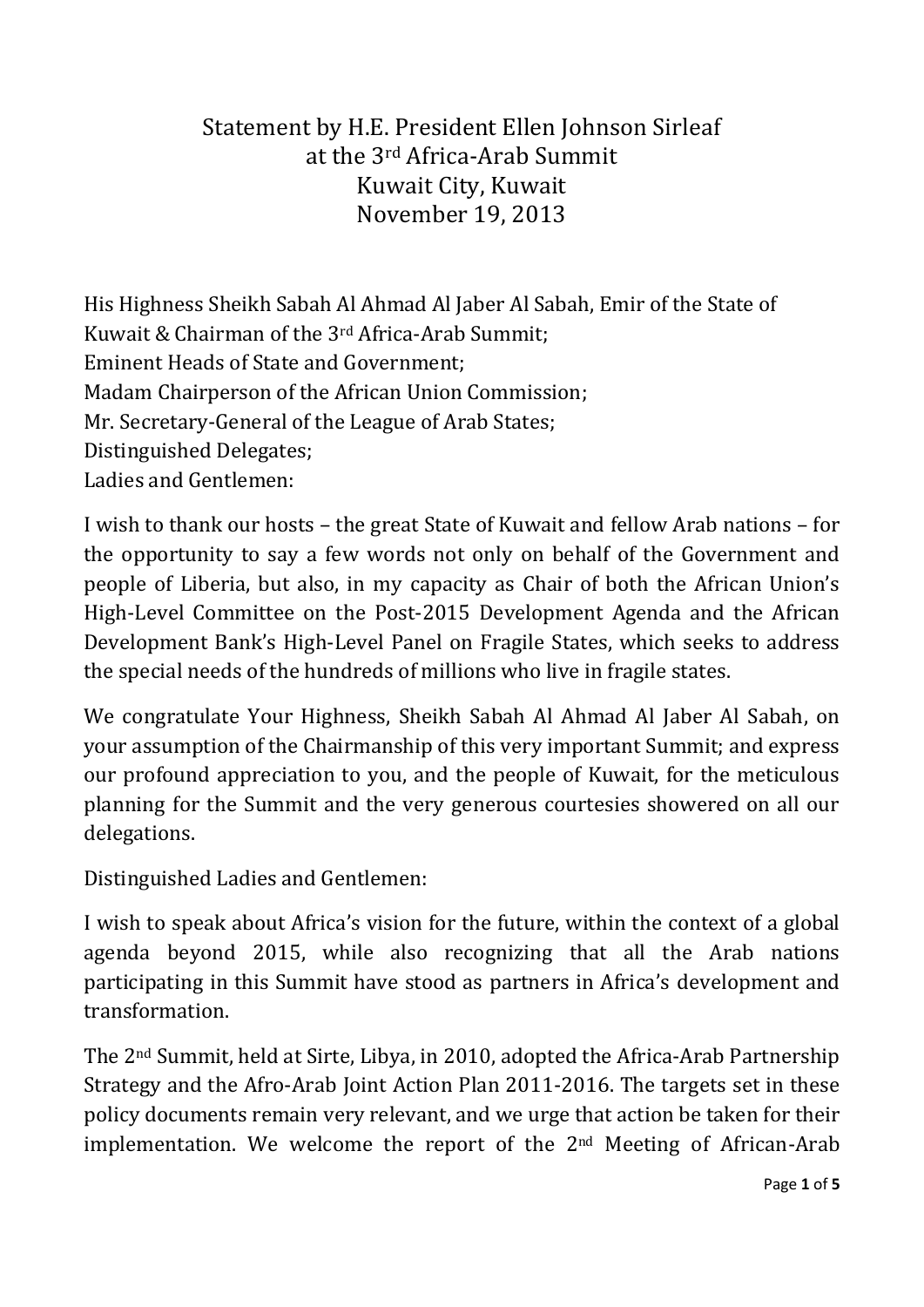Ministers of Agriculture and Food Security, and hope that follow-up action will be taken for its realization.

The aspirations expressed by these calls to transformative action give validation to Liberia's own long-term vision, which is informed by the experience of long years of conflict that has given way to the celebration of 10 years of unbroken peace and stability.

For the most part African countries, especially many of our neighbors in the West African sub-region, are rich in natural resources. However, these natural riches have yet to make a significant difference in the well-being of our people. This is primarily due to the lack of infrastructure and human capacity, a focus of the new development agenda.

Your Highness; Excellencies; Ladies and Gentlemen:

Energy is the most crucial shortcoming that impedes our social and economic development, and we believe that the collaboration we are here to discuss must go beyond traditional arrangements and exchange of goodwill to promote true partnership between our public and private sectors. We must, in our sub-region of West Africa, for example, do more for regional integration.

Thus, in our sub-region, we launched a regional project, the West Africa Power Pool, that would distribute electricity throughout our countries, especially in the remote areas.

Your Royal Highness; Excellencies:

Page **2** of **5** A year ago, I had the honor to co-chair the High-Level Panel on the Post-2015 Development Agenda, which was appointed by the United Nations Secretary-General. The key findings from the global consultative process, which proposed the post-2015 global development agenda, present an opportunity for Africa to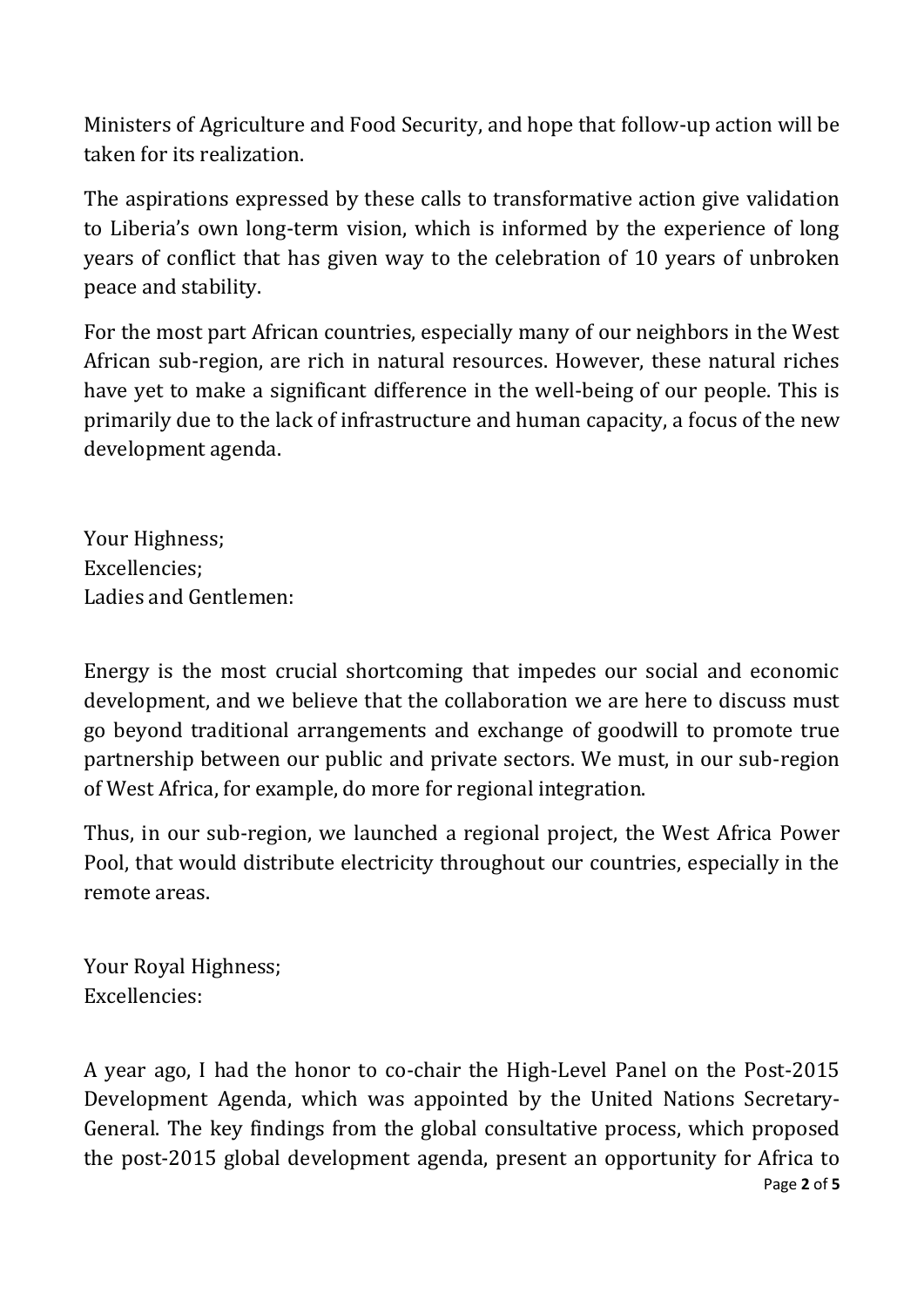take stock of our position in the world. Last May, during our  $50<sup>th</sup>$  Anniversary, the AU Summit created a High-Level Committee of 10 Heads of State and Government, with the view to reaching a common position on our priorities. The questions we ask ourselves, and which this High-Level Committee is seeking to answer, are two-pronged: where do we want Africa to be in the next 15-30 years, and, equally, what world do we want to leave to future generations?

Africa must be part of a world where partnerships among nations are based on reliability, accountability and responsibility. In a new world of true partnership, people will no longer resort to violence to claim their basic human rights or rise up against dehumanizing treatment. By building true bridges of cooperation and partnership, we can build a world of global opportunities and shared responsibilities. It is possible but it will demand a shift.

Africa is very clear about our common aspirations and our vision of "an integrated, prosperous and peaceful Africa, driven by its own citizens and representing a dynamic force in the global arena." The eradication of extreme poverty and the pursuit of sustained economic growth and development constitute our vision for future generations.

As a result, at Rio+20, Africa spoke with one voice, emphasizing that "mainstreaming sustainable development at all levels, integrating economic, social and environmental aspects and recognizing their inter-linkages" will be pivotal to achieving the changes we seek.

## Excellencies:

One of the greatest challenges that African economic growth and prosperity faces is the existence of fragile and post-conflict nations. While countries like mine are making steady progress, we continue to confront new conflicts and crises. I am, therefore, working with a seven-member Panel, appointed by President Donald Kaberuka of the African Development Bank, to make this issue a top priority. Conflict and fragility affect all of us in the Arab and African regions; as is often said, "There is nothing African about conflict".

We refuse to accept that fragile states will continue to lack the capacity or the political will to achieve stability. We need to work together to ensure peace,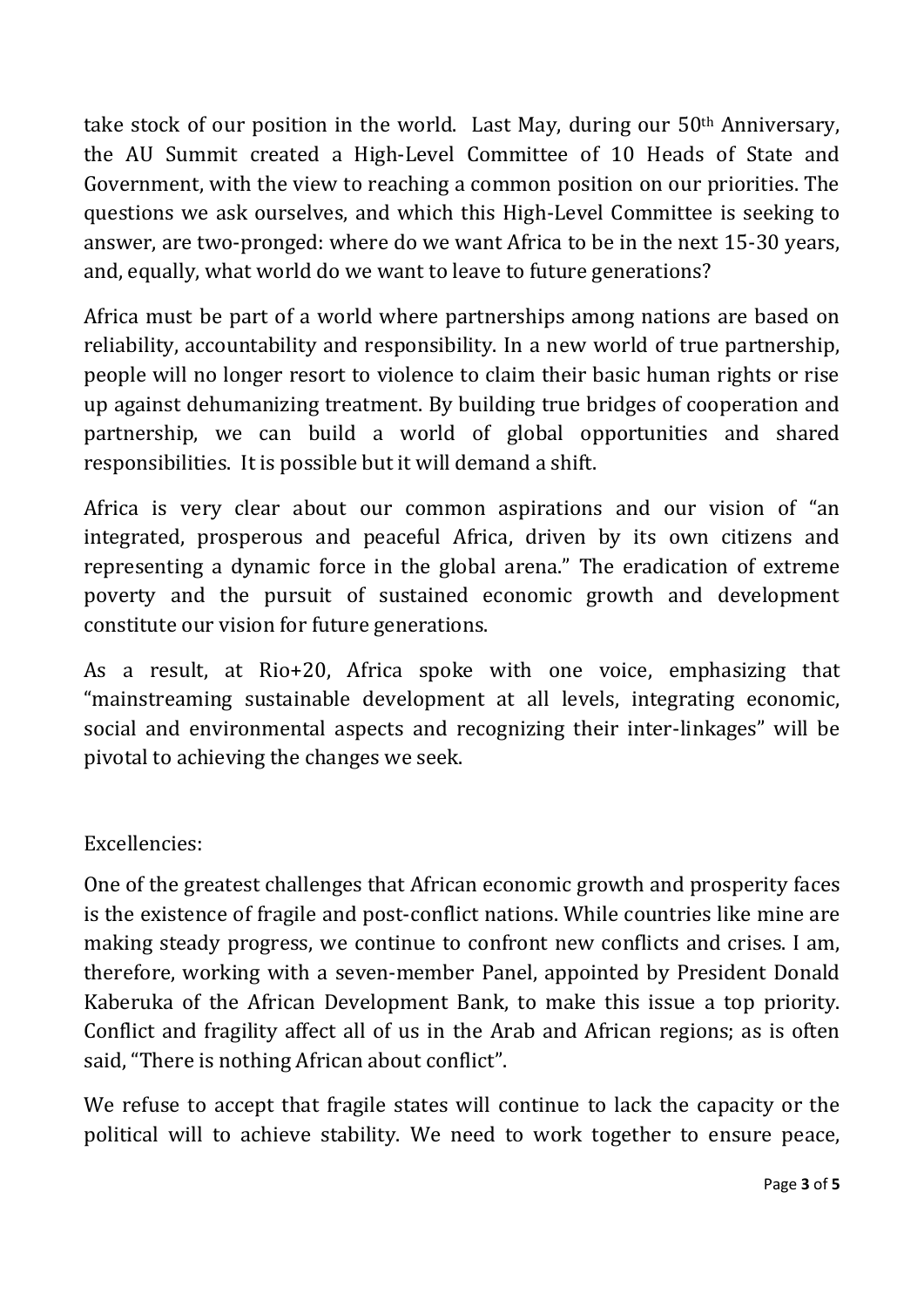security and justice that will clear the way for state-building by supporting the economic aspects of security and justice. This ensures stable and inclusive political settlements that entail not only the building of physical infrastructures, but, more importantly, the disarmament, reintegration and capacity building of ex-combatants.

Working in concert with other nations that find themselves in a state of fragility, we are currently pooling our voices and resources through a New Deal, in concert with the Group of 77, to reach a common strategy not only to strengthen our institutions and stability but also to draw lessons from the past.

We urge all nations to stress youth employment and capacity-building, especially as African cities become more urbanized, and the role of women in peacebuilding and state-building, are other major concerns of the High-Level Panel.

Liberia is also one of 24 signatories of the New Deal on Fragile States, which calls for stronger Ownership, Harmonization, Results and Mutual Accountability. We are committed to addressing fragility on the continent for a "conflict-free Africa". The support of Arab institutions to the African Development Bank will ensure that long-term programs provide infrastructure, jobs, and financial and economic stability.

Your Highness; Excellencies, Ladies and Gentlemen:

Liberia and the rest of Africa have always enjoyed good and friendly relations with the Arab world, and our policies have always supported Arab causes in international forums. Many countries in Africa share cultural and religious bonds with the Arab world, and at times it is difficult to say where Africa begins and where the Arab world stops. Geography, history and culture have created a commonality of destiny between Africa and the Arab world. We have the responsibility to cultivate strong ties, based on our shared values, to ensure that this part of the world can live in peace, harmony and goodwill. We can and must launch the basis for new partnership.

We, in Liberia, are thankful for the role many Arab nations have played in our recovery process, as well as the many investments in the infrastructural development of Africa in general. There, is however, much room to push forward,